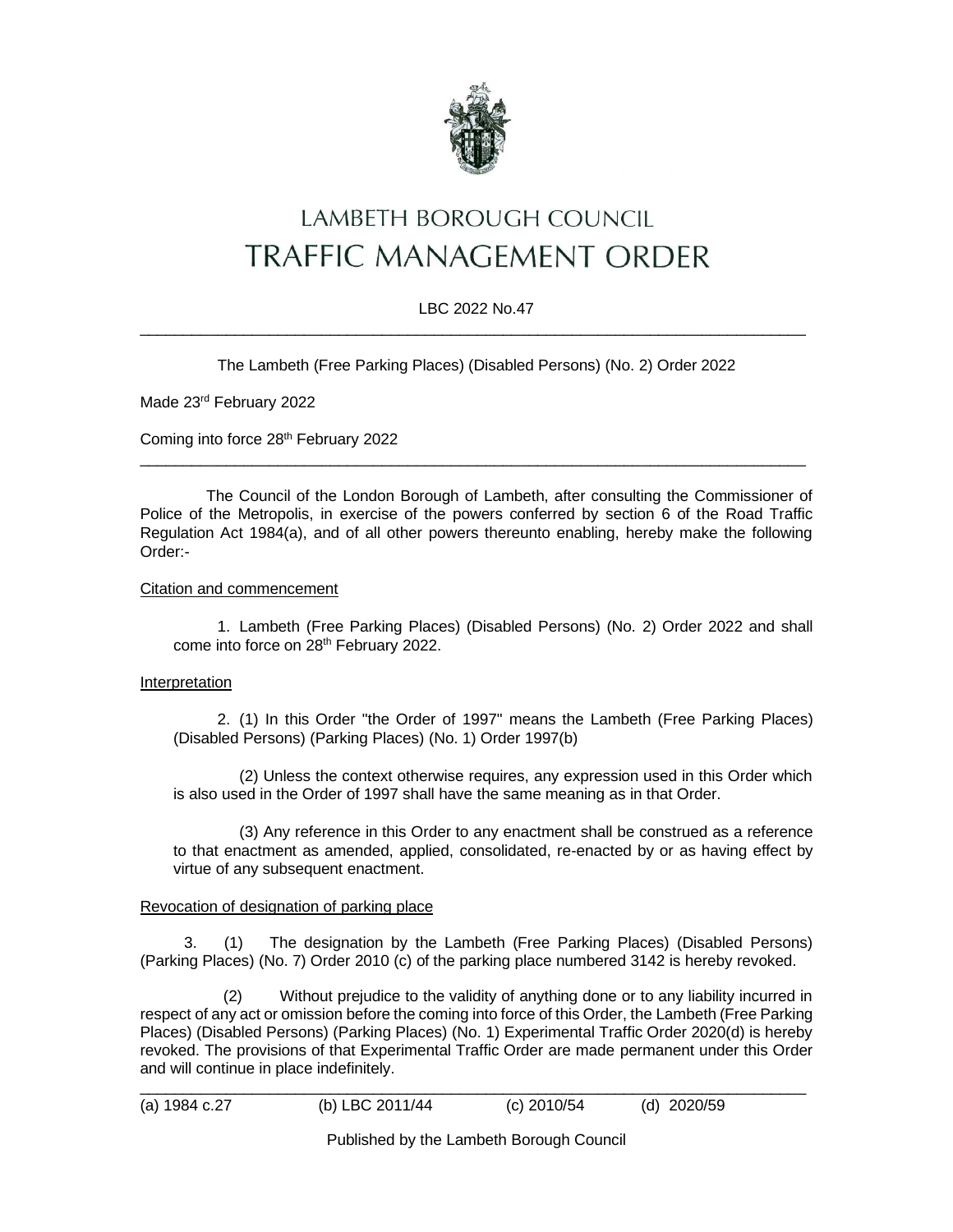#### Designation of parking place and application of the Order of 1997 thereto

4. (1) The area on a highway comprising the length of carriageway of a street specified in column 2 of the Schedule to this Order and bounded on one side of that length by the edge of the carriageway and having a width throughout of 2 metres, is designated as a parking place.

(2) The provisions of the Order of 2011 (other than Articles 3 and 13) shall apply to the area designated as a parking place by this Order as if in those provisions any reference to a parking place included a reference to the area designated as a parking place by this Order and as if any reference to the Schedule to the Order of 2011 included a reference to the Schedule to this Order.

#### Placing of traffic signs, etc.

- 5. The Council shall:-
	- (a) place and maintain traffic signs indicating the limits of each parking place and that such parking place may only be used by the vehicles referred to in Article 4 of the order of 1997.

Dated this twenty third day of February 2022.

Ben Stevens Highway Network Manager